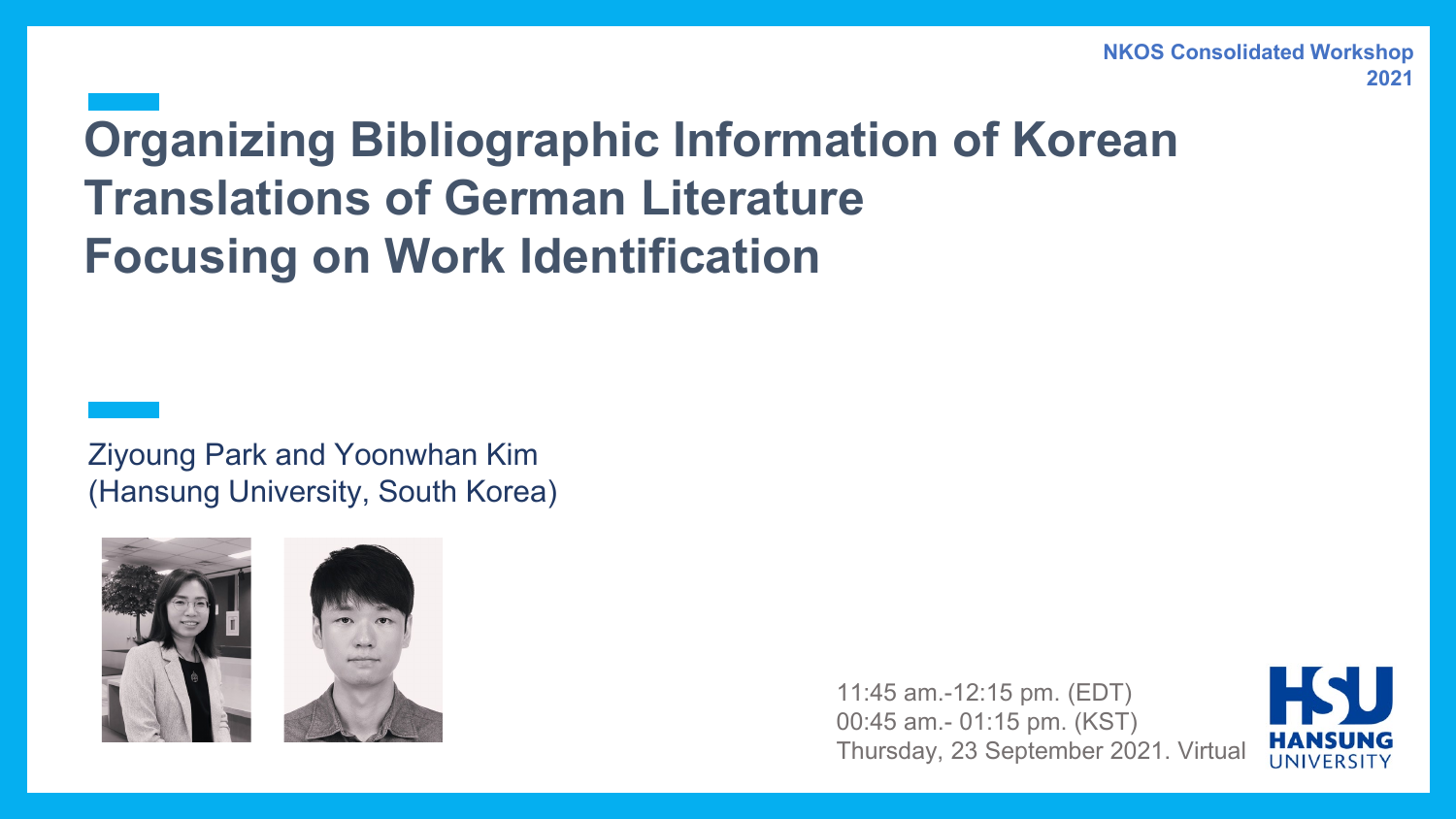#### 서사건국지(瑞士建國誌): http://encykorea.aks.ac.kr/Contents/Item/E0027796

#### **NKOS Consolidated Workshop 2021**

#### First German literary work translated into Korean



- **Wilhelm Tell by Friedrich Schiller**
- **Park Eun-sik under the title, "瑞士建國誌" (1907. Seosa Geongukji, meaning "The Story of the Foundation of Switzerland")**
- **Chinese adaptation of the German play written by Jung Cheol-gwan (鄭哲貫)**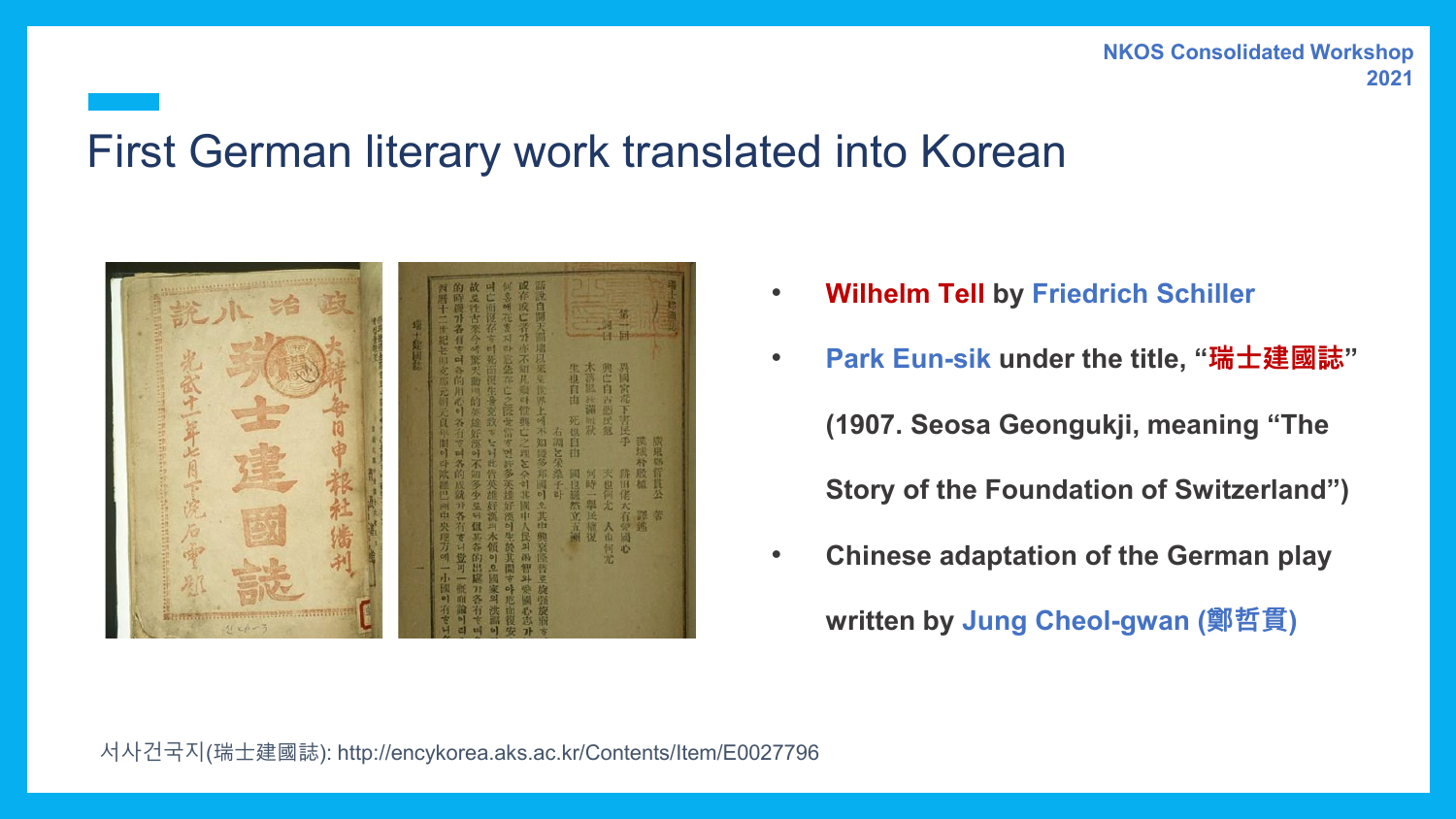### Overview of the research

- **Funded by National Research Foundation of Korea**
- **Constructing** 
	- **- Critical reviews of key translated works**
	- **- Bibliographic database for German literary works translated into Korean**
- **More than 2,500 work-based bibliographic data entries of 250 works so far**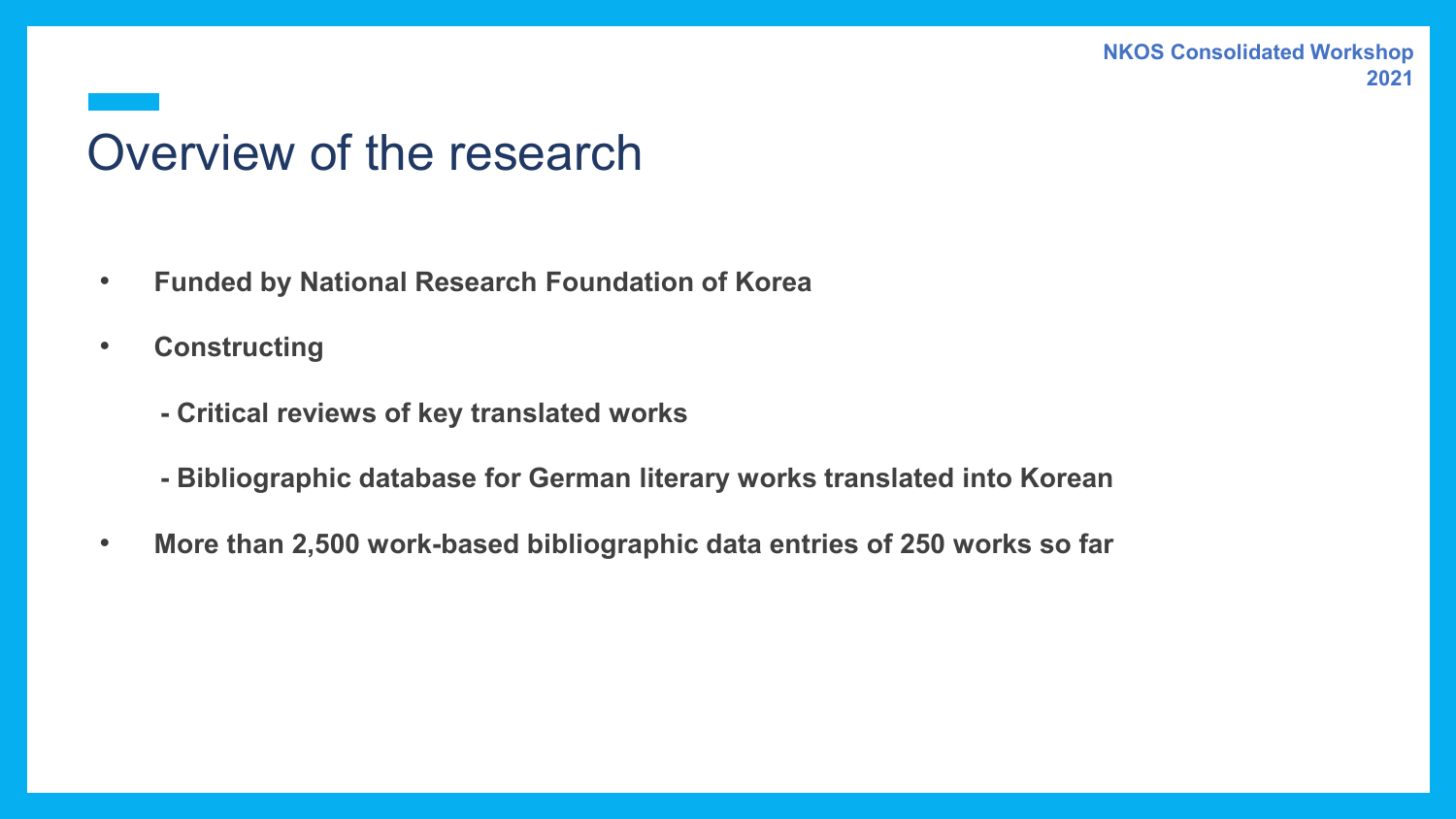#### Scope and content of the research presented in the initial research plan

- Comprehensive bibliographic information on German literary translations
- Compilation of critiques on representative translations in units of works
- Results are shared through the media wiki page.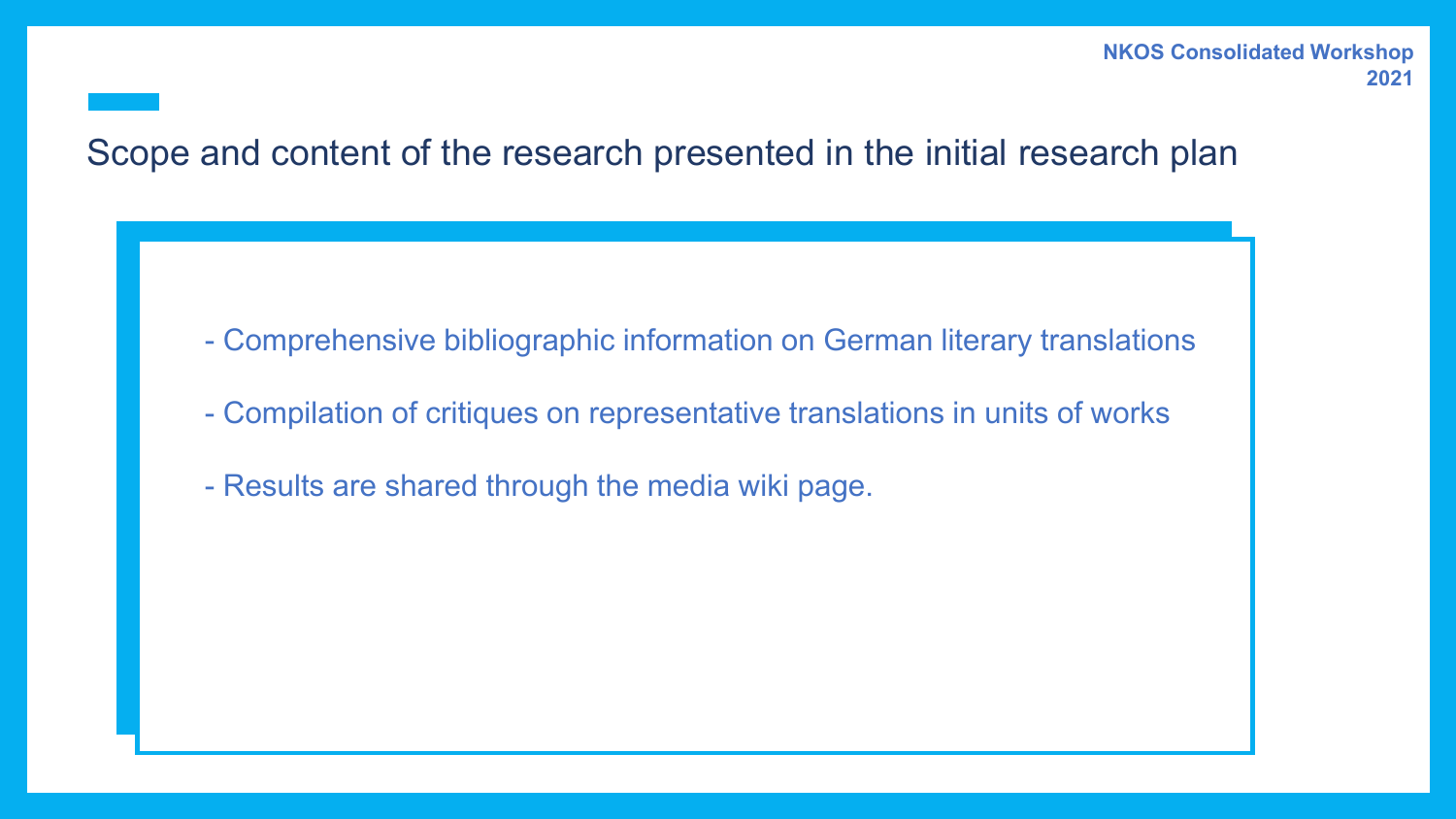# Main issues of this project

**Analyzing legacy data structure**

**Identifying literary work unit**

**Linking reviews to the work**

**Refining imported bibliograph ic data**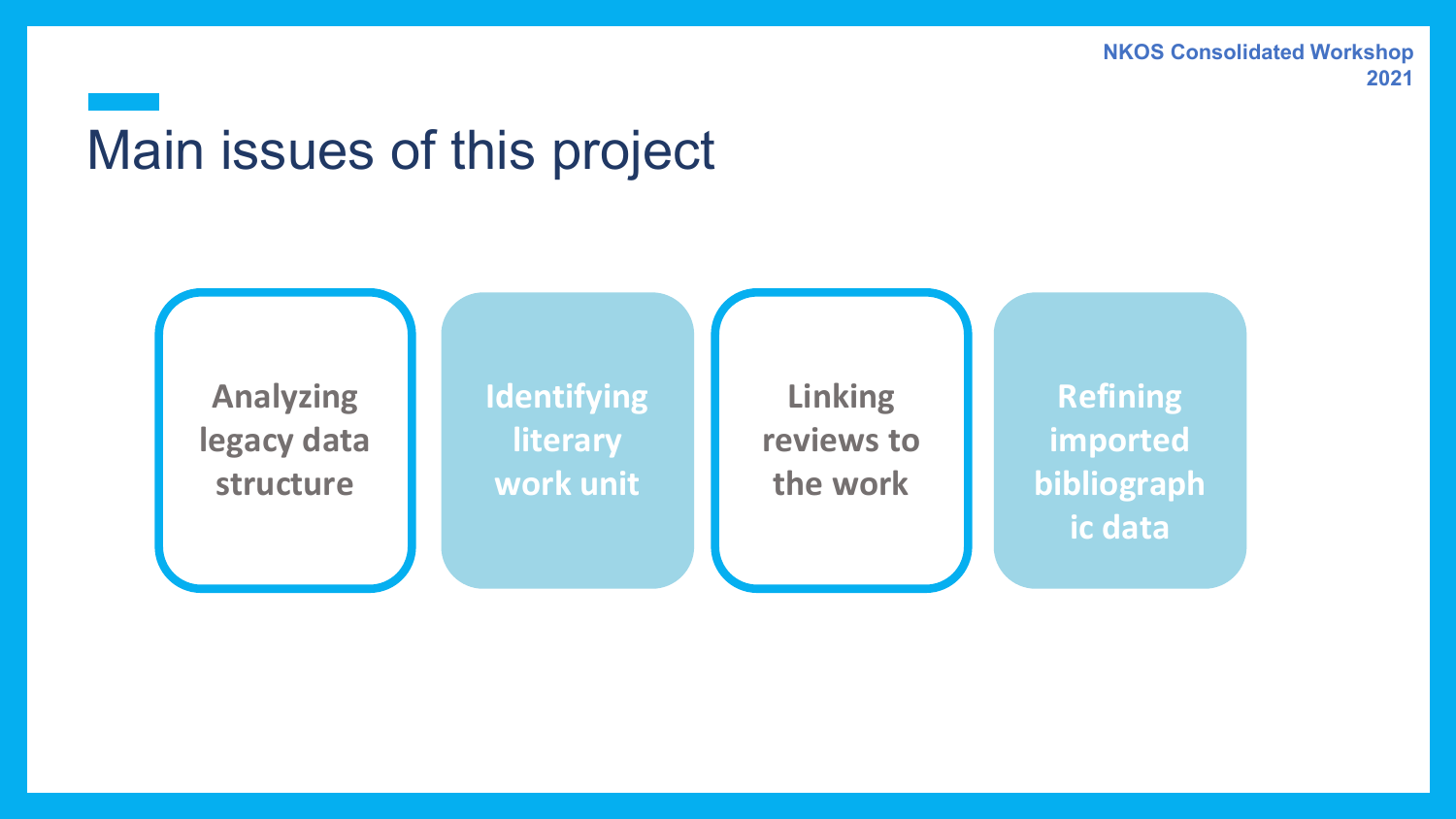# Identifying literary work (1)

**1) Linking Original Versions and Translated Versions through the Literary Works**



(Before revision)

[German original] "Wilhelm Tell: Schauspiel. Friedrich Schiller; Josef Schmidt. 1993."

[Korean translation] "Wilhelm Tell. F. Schiller. Ahn In-hee. Oneurui Simin Seodang, 38. Cheongha. 1988."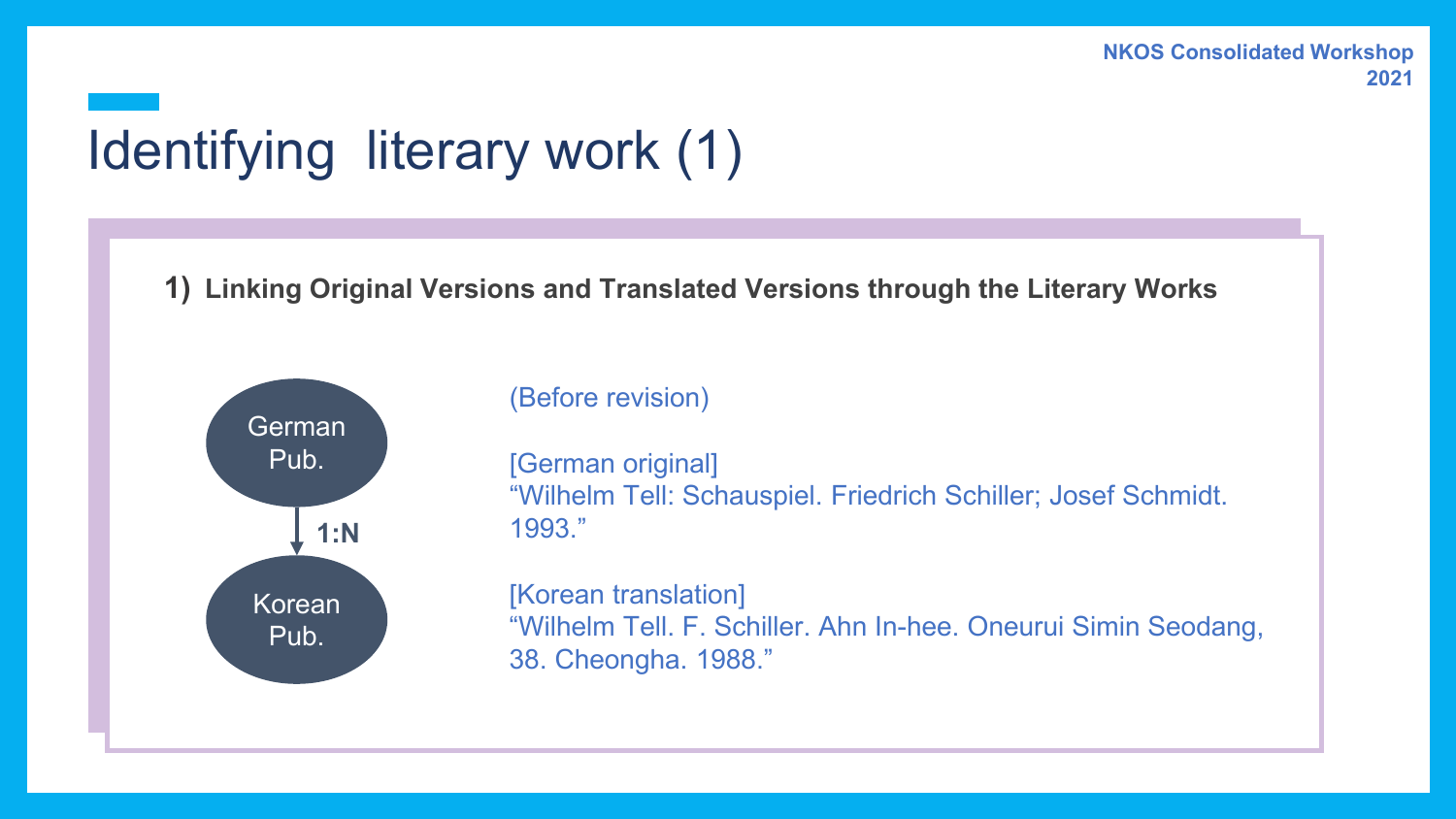# Identifying literary work (2)

#### **1) Linking Original Versions and Translated Versions through the Literary Works**



https://lod.nl.go.kr/page/KMO199820048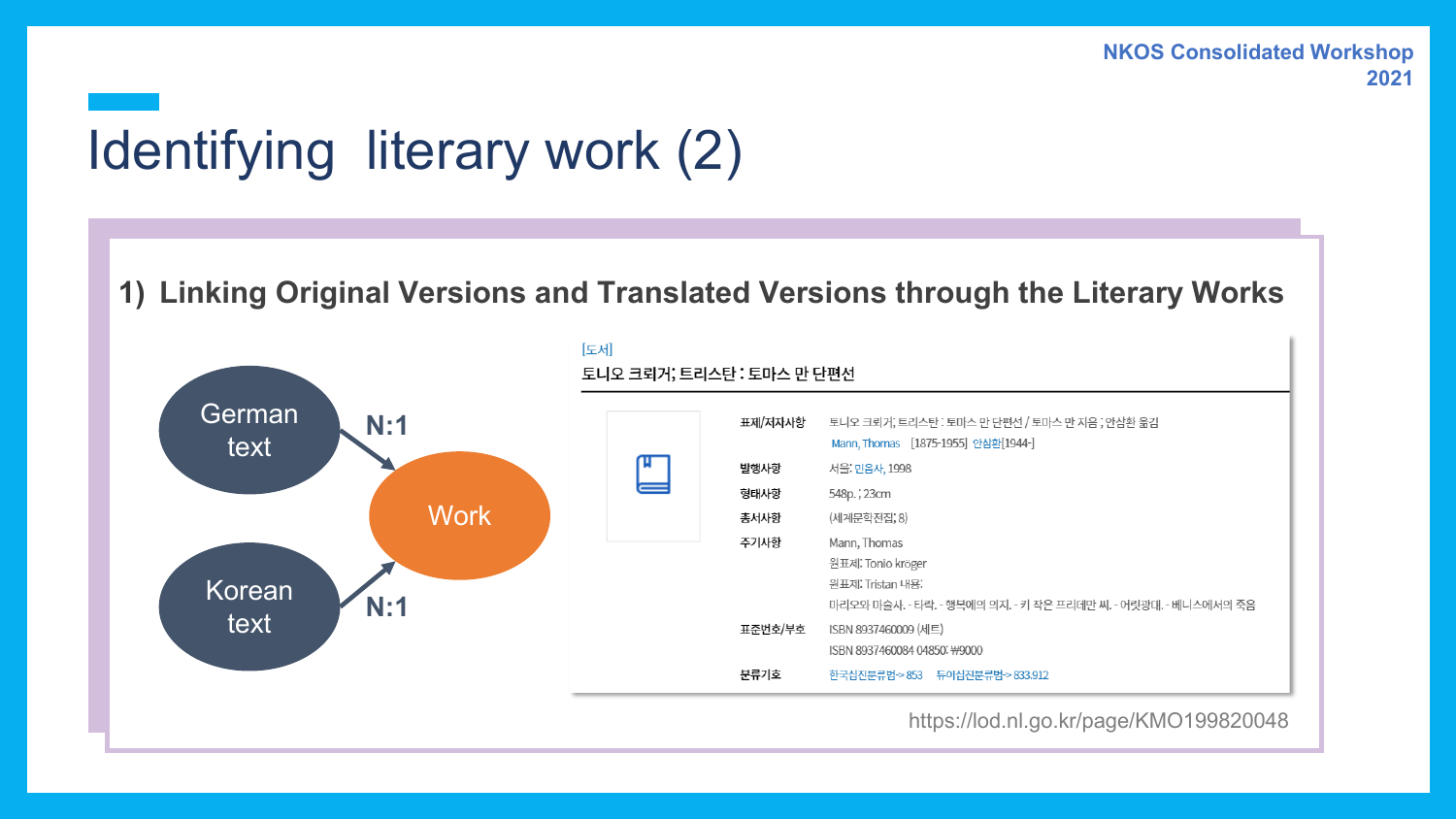# Identifying literary work (3)

**1) Linking Original Versions and Translated Versions through the Literary Works**



(After revision)

[German original] "Wilhelm Tell: Schauspiel. Friedrich Schiller; Josef Schmidt. 1993."

[Work] (added) "Friedrich Schiller, 1804. Wilhelm Tell"

[Korean translation] "Wilhelm Tell. F. Schiller. Ahn In-hee. Oneurui Simin Seodang, 38. Cheongha. 1988."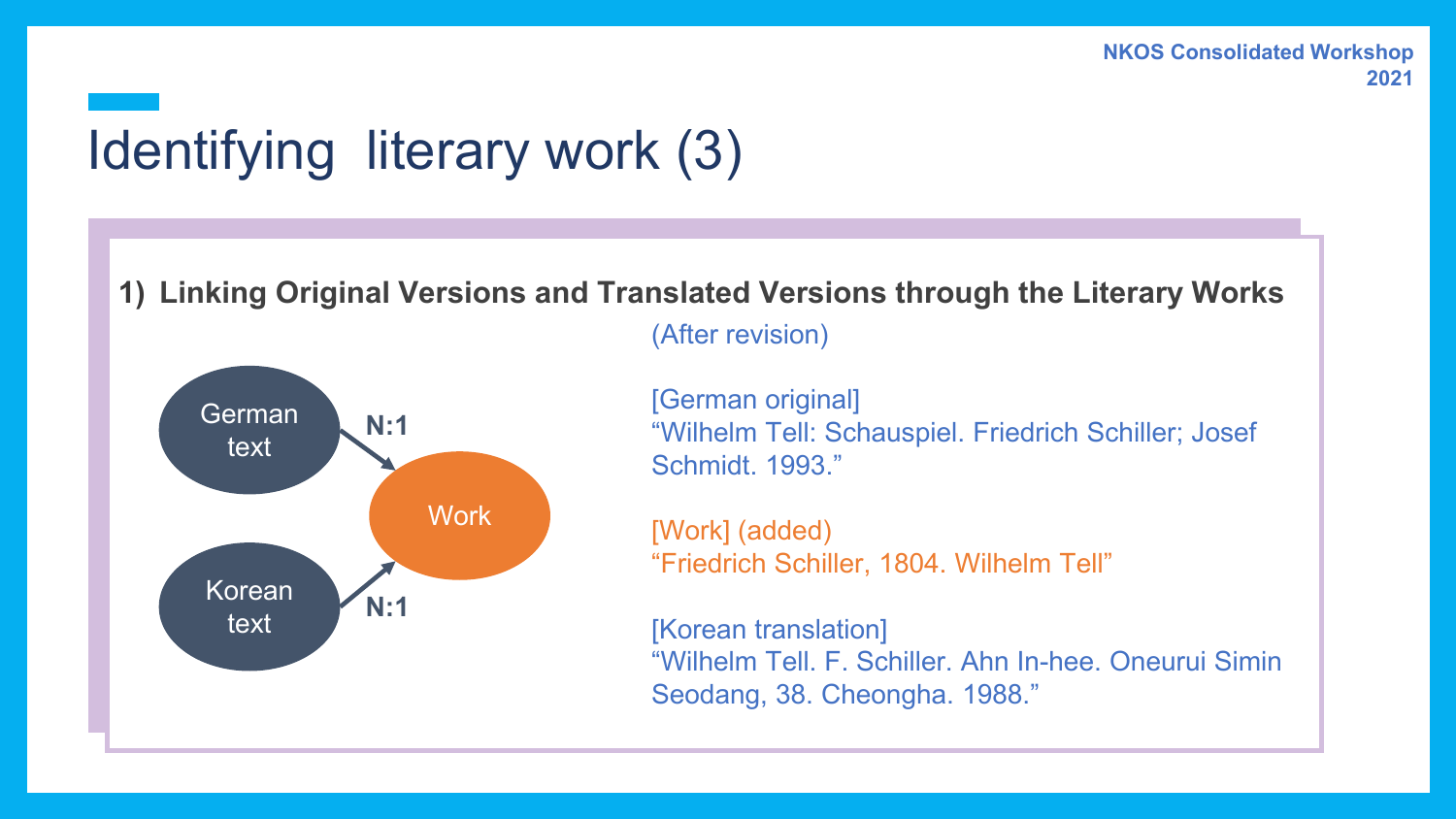### Linking reviews to the work (1)

#### **2) Linking Review Entities to the Work Rather Than Translations**



(Before revision)

[Korean translation] "Wilhelm Tell. F. Schiller. Ahn In-hee. Oneurui Simin Seodang, 38. Cheongha. 1988."

– directly linked with the review like the short reviews of online bookstore

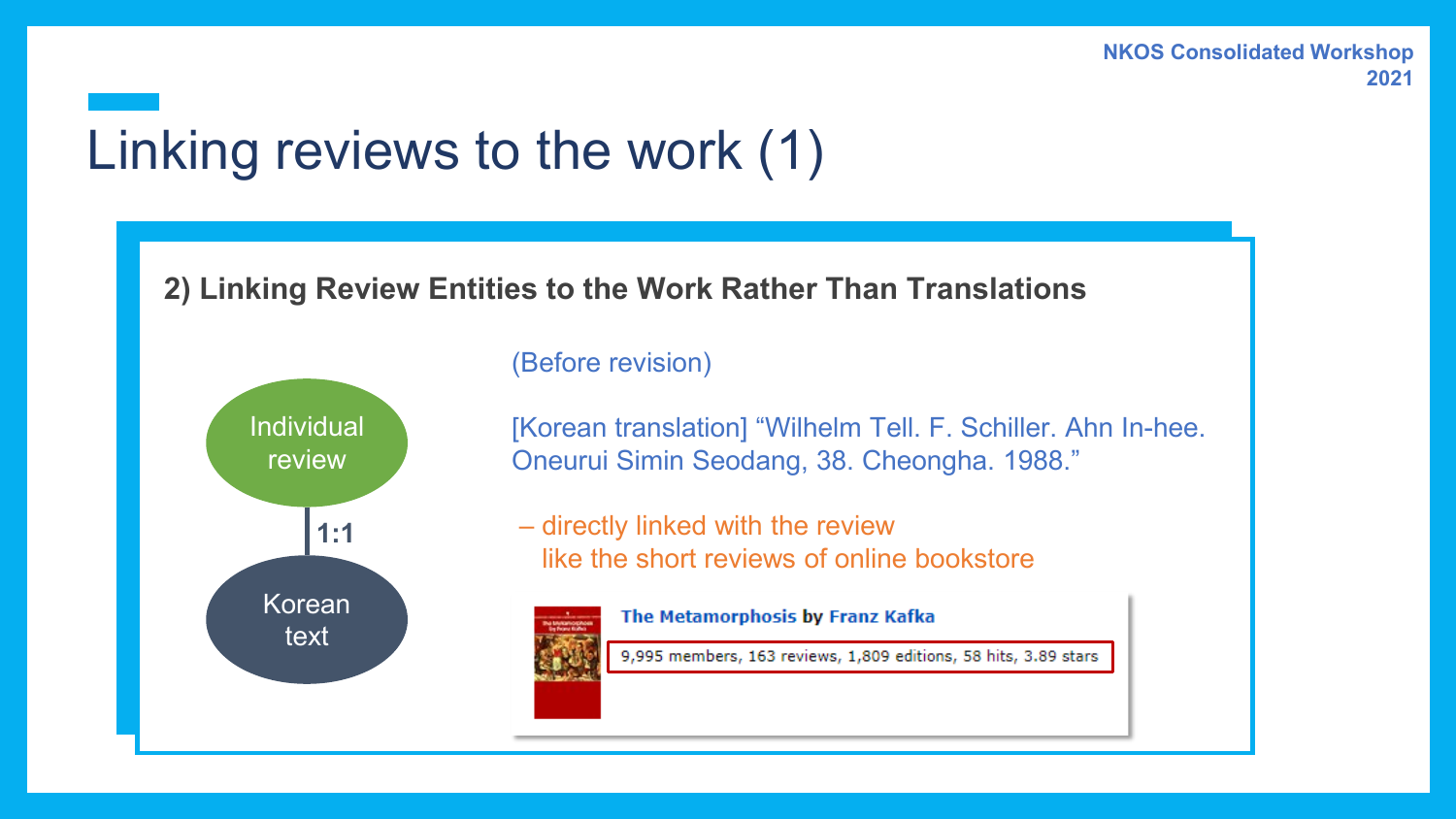### Linking reviews to the work (2)

#### **2) Linking Review Entities to the Work Rather Than Translations**



#### (After revision)

[Critical reviews on key Korean text]

[Work] "Friedrich Schiller, Wilhelm Tell"– linked with the review and introduction

[Korean translation] "Wilhelm Tell. F. Schiller. Ahn In-hee. Oneurui Simin Seodang, 38. Cheongha. 1988."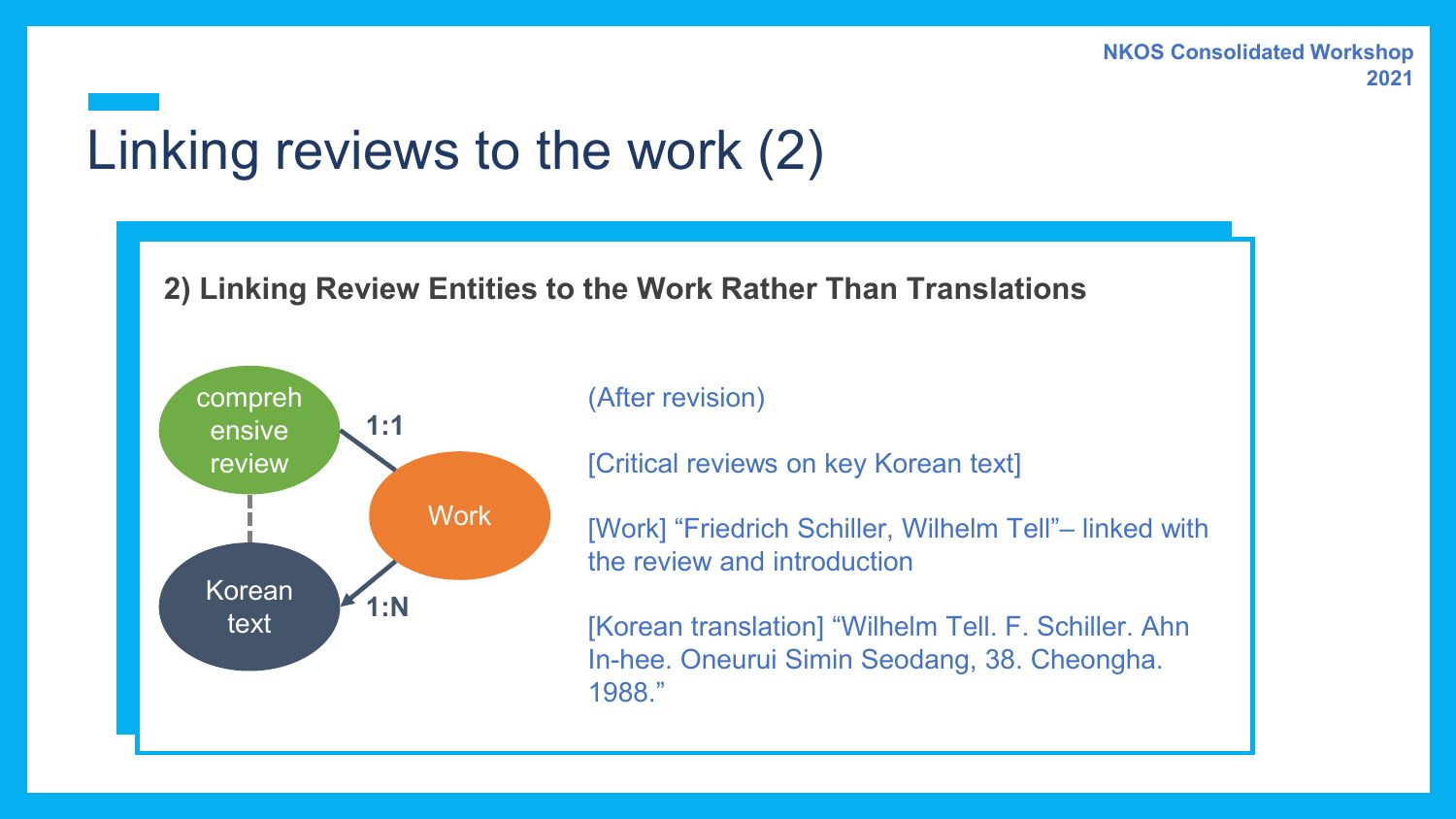# Refining imported bibliographic data (1)

- Points to be corrected first in terms of data structure
	- Lack of information about the original text in the translation
	- Insufficient information for identifying work rather than authors
	- Lack of link information among classification schemes or authority control
		- system before and after revision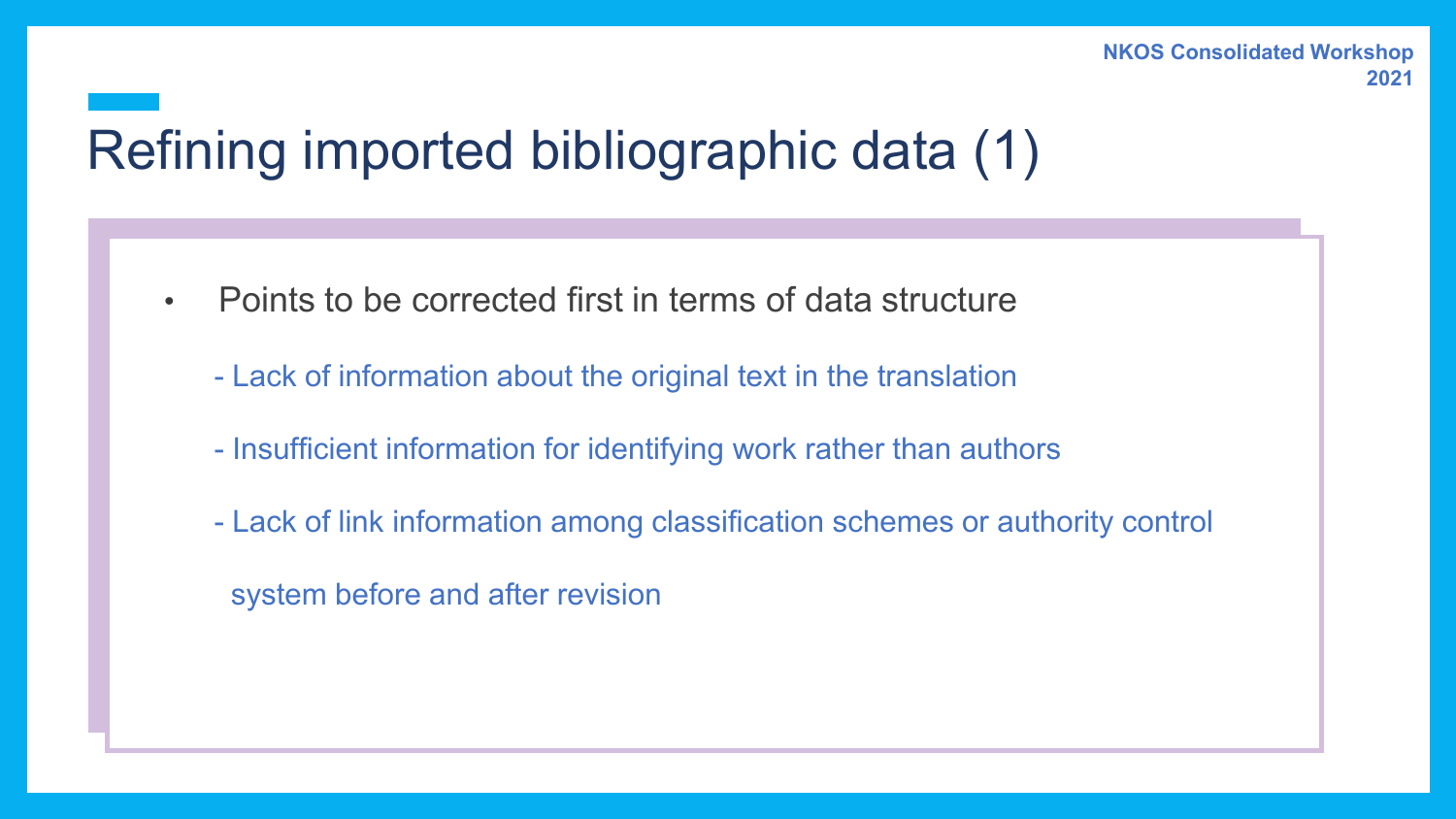# Refining imported bibliographic data (2-1)

• Lack of information about the original text in the translation

| 토니오 크뢰거, 트리스탄 : 토마스 만 단편선 / 토마스 만 지음 ; 안삼환 옮김                                      |                                 |                                                                     |                                                                    |  |  |  |  |
|------------------------------------------------------------------------------------|---------------------------------|---------------------------------------------------------------------|--------------------------------------------------------------------|--|--|--|--|
|                                                                                    |                                 |                                                                     | <b>▼2토니오 크리가, 2트리스탄, 2토미스 만단편선/ 7d토마스 만 지음, 7e안삼환 옮김</b>           |  |  |  |  |
| 서울 민음사, 1998                                                                       |                                 |                                                                     |                                                                    |  |  |  |  |
| 548p.; 23cm                                                                        |                                 |                                                                     | ▼aTonio kröger                                                     |  |  |  |  |
| (세계문학전집, 8)                                                                        | 246                             | 19                                                                  | <b>VaTristan</b>                                                   |  |  |  |  |
| Mann, Thomas                                                                       | 260<br><b>▼a서울:▼b민음사,▼c1998</b> |                                                                     |                                                                    |  |  |  |  |
| 원표제: Tonio kröger<br>원표제: Tristan 내용:<br>마리오와 마술사. - 타락. - 행복에의 의지. <mark>·</mark> |                                 |                                                                     | $\blacktriangledown$ a548p.; $\blacktriangledown$ c23cm            |  |  |  |  |
|                                                                                    |                                 | 00                                                                  | ▼a세계문학전집: V8                                                       |  |  |  |  |
| ISBN 8937460009 (세트)                                                               | 500                             |                                                                     | VaMann, Thomas                                                     |  |  |  |  |
| ISBN 8937460084 04850: #9000                                                       |                                 | $\Omega$                                                            | ▼a마리오와 마술사. - 타락. - 행복에의 의지. - 키 작은 프리데만 씨. - 어릿광대. - 베니스에서의<br>죽음 |  |  |  |  |
|                                                                                    |                                 | Mann, Thomas [1875-1955] 안삼환[19]<br>245<br>246<br>300<br>440<br>505 | $00\,$<br>19                                                       |  |  |  |  |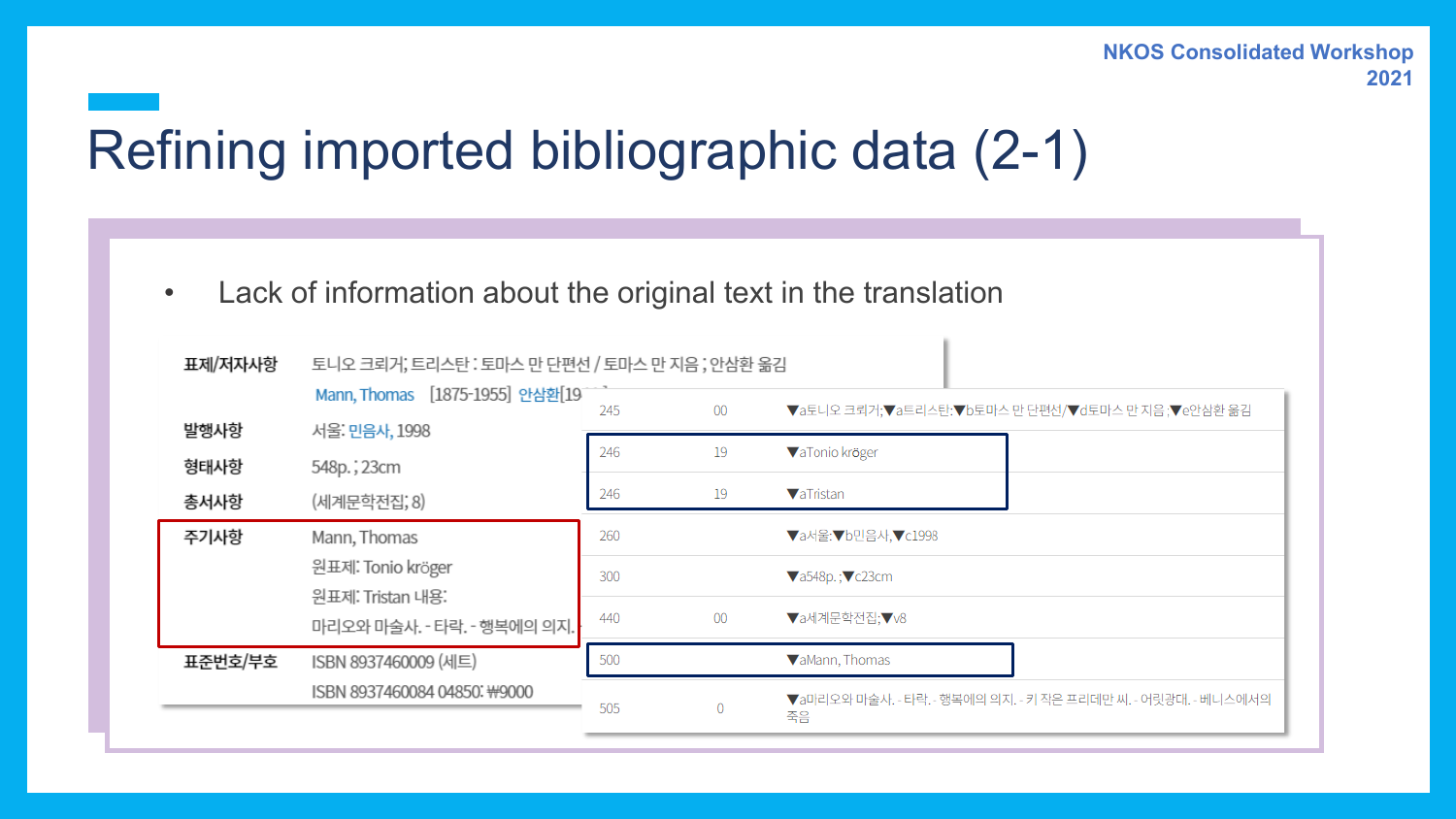### Refining imported bibliographic data (2-2)

#### • Input specific bibliographic information and external links

|         | 저본 번호 저본 표제 (원어)                                  |                    | 저본 저자명/판저본 빌저본 발행 독일도서관 링크                             | OCLC 링크                                 |
|---------|---------------------------------------------------|--------------------|--------------------------------------------------------|-----------------------------------------|
| 0100001 | Werke, Briefe, Tagebücher. Bd. 4. Lot Thomas Mann |                    | 2003 Frankfurt (http://d-nb.info/967891647             | http://www.worldcat.org/oclc/314356341  |
| O100002 | Erzählungen                                       | <b>Thomas Mann</b> | 1958 Frankfurt (http://d-nb.info/453203507             | http://www.worldcat.org/oclc/7543074    |
| O100003 | Gesammelte Werke. Bd. 8. Erzählung Thomas Mann    |                    | 1974 Frankfurt (http://d-nb.info/750430141             | http://www.worldcat.org/oclc/1006052432 |
| O100004 | Gesammelte Werke in 13 Bänden. 2. Thomas Mann     |                    | 1974 Frankfurt (http://d-nb.info/540593125             | http://www.worldcat.org/oclc/184852967  |
| O100005 | Ausgewählte Essays in 3 Bänden. Bd Thomas Mann    |                    | 1977 Frankfurt (http://d-nb.info/550826718             | http://www.worldcat.org/oclc/610623843  |
| O100006 | Ausgewählte Essays in 3 Bänden. Bd Thomas Mann    |                    | 1978 Frankfurt (http://d-nb.info/550826718             | http://www.worldcat.org/oclc/610623843  |
| O100007 | Gesammelte Werke. Bd. 3. Der Zaub Thomas Mann     |                    | 1974 Frankfurt (http://d-nb.info/750430095             | http://www.worldcat.org/oclc/312460227  |
| O100009 | Die Erzählungen. Bd. 1                            | Thomas Mann        | 1980 Frankfurt (http://d-nb.info/810265125             | http://www.worldcat.org/oclc/720809083  |
| O100010 | Bekenntnisse des Hochstaplers Felix Thomas Mann   |                    | 2010 Frankfurt (http://d-nb.info/998736902             | http://www.worldcat.org/oclc/643538146  |
| O100011 | Gesammelte Werke in zwölf Bänden Thomas Mann      |                    | 1960 Frankfurt (http://d-nb.info/453203221             | http://www.worldcat.org/oclc/58584733   |
| O100015 | Im Garten der Phantasie : Kunstmärd Thomas Mann   |                    | 1985 Berlin: Ver http://d-nb.info/850914841            | http://www.worldcat.org/oclc/836780029  |
| O100016 | Mann, Thomas: Joseph und seine Br Thomas Mann     |                    | 1991 Frankfurt (http://d-nb.info/910682283             | http://www.worldcat.org/oclc/257168338  |
| O100017 | Mann, Thomas: Joseph und seine BriThomas Mann     |                    | 1991 Frankfurt (http://d-nb.info/910682429             | http://www.worldcat.org/oclc/257169333  |
| O100018 | Mann, Thomas: Joseph und seine BriThomas Mann     |                    | 1991 Frankfurt (http://d-nb.info/910682569             | http://www.worldcat.org/oclc/873126455  |
| O100019 | Mann, Thomas: Joseph und seine BriThomas Mann     |                    | 1991 Frankfurt (http://d-nb.info/910682593             | http://www.worldcat.org/oclc/722182991  |
| O100020 | Der Zauberberg : Roman                            | Thomas Mann        | 1986 Frankfurt (http://d-nb.info/860267873             | http://www.worldcat.org/oclc/19600354   |
| O100021 | Königliche Hochheit. Ungekürzte So Thomas Mann    |                    | 1970 Frankfurt {http://d-nb.info/457501502             | http://www.worldcat.org/oclc/720479861  |
| O100022 | Der Erwählte                                      |                    | Thomas Mann 1956 Frankfurt (http://d-nb.info/453204600 | http://www.worldcat.org/oclc/592133495  |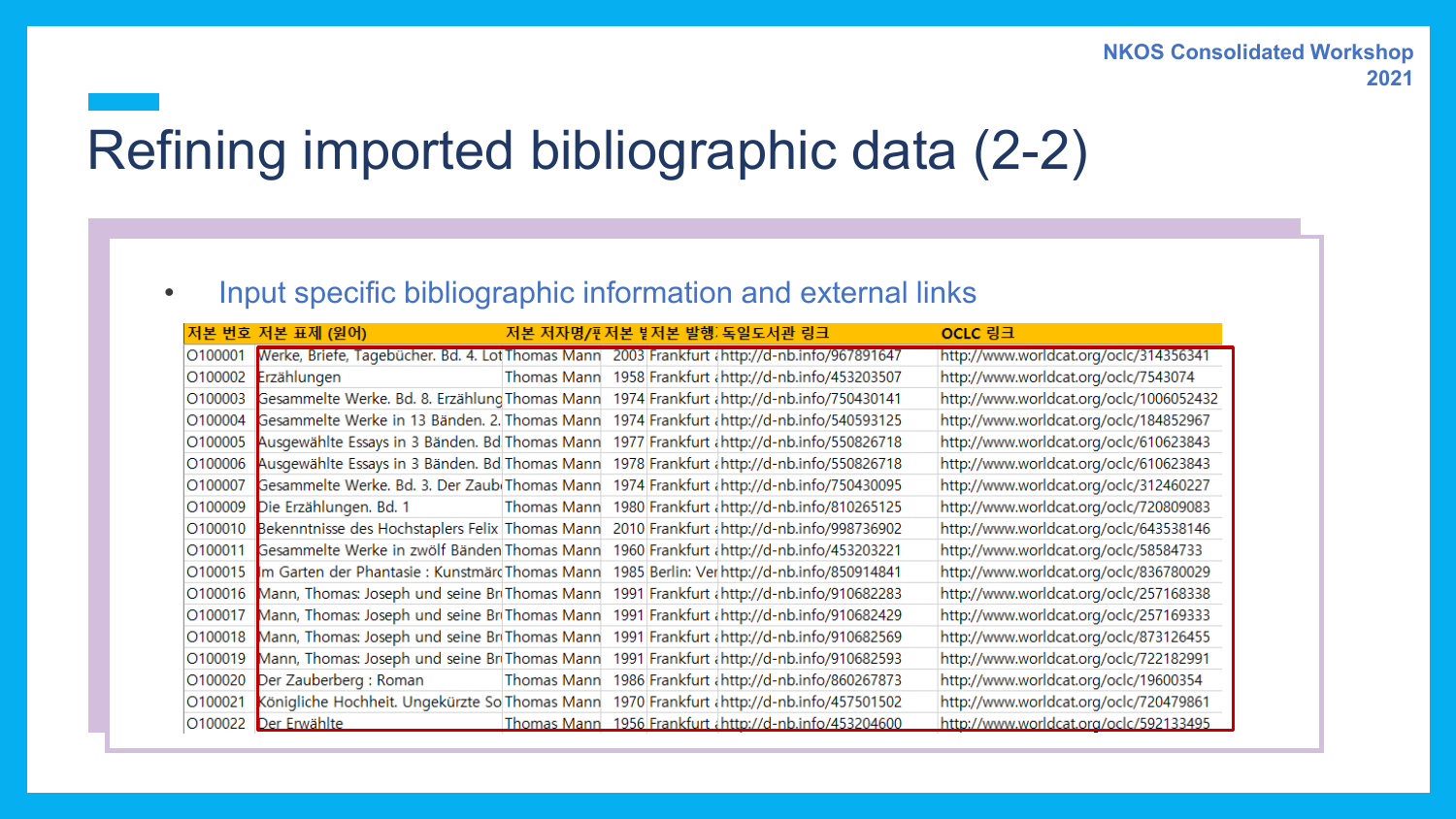# Refining imported bibliographic data (3-1)

• Insufficient information for identifying work rather than authors

| 저자 정보          |                 |                                                       |           |   | 번호                |                            | 제목                  | 저자                                       | 발행년도  | 발행처                                   |
|----------------|-----------------|-------------------------------------------------------|-----------|---|-------------------|----------------------------|---------------------|------------------------------------------|-------|---------------------------------------|
|                |                 | Mann, Thomas                                          |           |   |                   | 파우스트 박사. 上,下               |                     | 토마스 만 지음;김철자<br>옮김.                      | 1984  | 學園社                                   |
| <b>William</b> |                 | KAC200104031                                          |           |   | 사기꾼 펠릭스 크룰의 고백    |                            | 토마스 만 지음 ;윤순식<br>옮김 | 2017                                     | 아카넷   |                                       |
|                | <u> 461  </u>   | 생몰년                                                   | 1875-1955 |   |                   | Tageb" ucher 1944-1.4.1946 |                     | Thomas Mann; heraus<br>gegeben von Peter | c2003 | <b>Fischer Tasche</b><br>nbuch Verlag |
| <b>LOD</b>     | <b>VIAF</b>     | 출생지                                                   | 독일 (뤼베크)  |   | $\overline{4}$    | 붓덴부르크一家                    |                     | 토마스만作;李孝祥譯                               | 1963  | 乙酉文化社                                 |
|                | 수정요청<br>MARC 보기 | 문학 평론가;작가;강사;소설가;수필가<br>직업<br>BBC 독일어방송 (연설자)<br>관련단체 |           | 5 | 부덴브로크 가의 사람들. 1-2 |                            | 토마스 만 지음;홍성광<br>옮김  | 2001                                     | 민음사   |                                       |
|                |                 | Mann, Thomas W.;만, T.;만, 도마스;<br>다른이름<br>스만           |           |   | -6                | Tageb" ucher 1949-1950     |                     | Thomas Mann; heraus<br>gegeben von Peter | c2003 | <b>Fischer Tasche</b><br>nbuch Verlag |

https://librarian.nl.go.kr/LI/contents/L20101000000.do?id=KAC200104031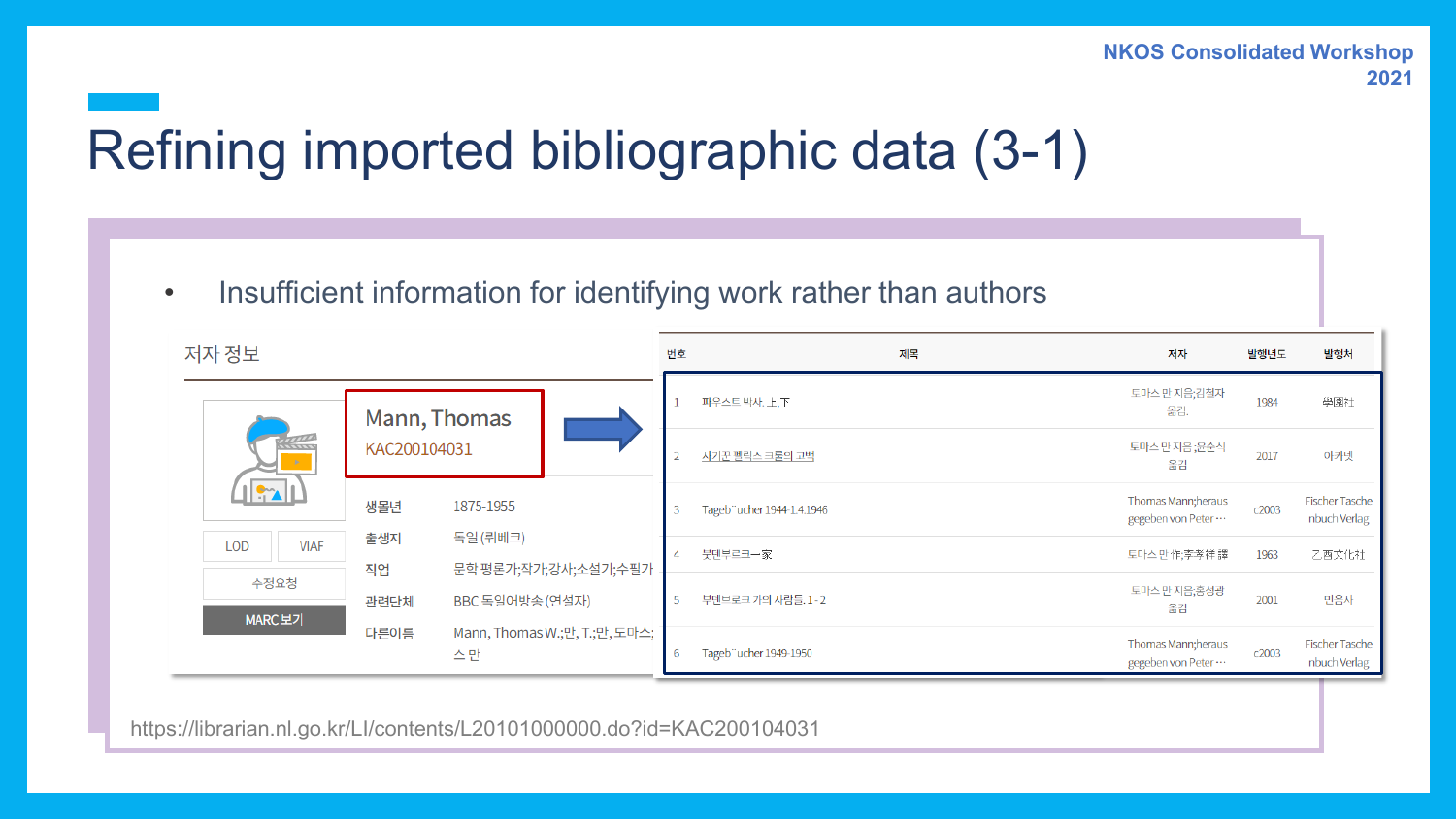### Refining imported bibliographic data (3-2)

#### • Managing work units as physically separate tables

| 작품번호 표준 원표제명         | 표준 번역표제명                                                                                                                      |                                                      |                        |                                                                             |                                            |                                                                            |                                                                                                                                                                                                                          |
|----------------------|-------------------------------------------------------------------------------------------------------------------------------|------------------------------------------------------|------------------------|-----------------------------------------------------------------------------|--------------------------------------------|----------------------------------------------------------------------------|--------------------------------------------------------------------------------------------------------------------------------------------------------------------------------------------------------------------------|
| Demian               | 데미안                                                                                                                           |                                                      |                        | Hermann Hesse                                                               |                                            |                                                                            |                                                                                                                                                                                                                          |
| W300005 Siddhartha   |                                                                                                                               |                                                      |                        |                                                                             |                                            |                                                                            |                                                                                                                                                                                                                          |
| W300003 Unterm Rad   |                                                                                                                               |                                                      |                        | Hermann Hesse                                                               |                                            |                                                                            | <b>BOOK</b>                                                                                                                                                                                                              |
|                      |                                                                                                                               |                                                      |                        |                                                                             |                                            |                                                                            |                                                                                                                                                                                                                          |
|                      |                                                                                                                               |                                                      |                        |                                                                             | 저자                                         |                                                                            | 총서명                                                                                                                                                                                                                      |
|                      | T000001                                                                                                                       |                                                      | 群盜                     |                                                                             | 쉴러 ; 朴贊機 譯                                 |                                                                            | 陽文文庫                                                                                                                                                                                                                     |
|                      |                                                                                                                               |                                                      |                        |                                                                             |                                            |                                                                            | 지식을만드는지식 고전선집                                                                                                                                                                                                            |
|                      | T000003                                                                                                                       |                                                      |                        |                                                                             |                                            |                                                                            | 오늘의 시민서당                                                                                                                                                                                                                 |
| W600005 Faust        | <b>T000004</b>                                                                                                                | 실락                                                   | 가게야 나라                 |                                                                             |                                            |                                                                            |                                                                                                                                                                                                                          |
| W100021 Tonio Kröger | T000005                                                                                                                       | 실러                                                   |                        |                                                                             |                                            |                                                                            |                                                                                                                                                                                                                          |
|                      | T000006                                                                                                                       | 실러                                                   | 빌헬름 텔                  |                                                                             |                                            |                                                                            | 프리드리히 실러 지음 ; 이원양 옮김  지식을만드는지식 천줄읽기 큰글씨책                                                                                                                                                                                 |
|                      | T000008                                                                                                                       | 실러                                                   |                        |                                                                             |                                            |                                                                            | 프리드리히 실러 지음 ; 이원양 옮김  지식을만드는지식 희곡선집 큰글씨책                                                                                                                                                                                 |
|                      | T000009                                                                                                                       | 실러                                                   |                        |                                                                             |                                            |                                                                            |                                                                                                                                                                                                                          |
|                      | T000010                                                                                                                       | 실러                                                   | 빌헬름 텔                  |                                                                             |                                            |                                                                            | 범우희곡선                                                                                                                                                                                                                    |
|                      | T000011                                                                                                                       | 실러                                                   |                        |                                                                             |                                            |                                                                            |                                                                                                                                                                                                                          |
|                      | T000012                                                                                                                       | 실러                                                   | 全小說集 外                 |                                                                             |                                            |                                                                            |                                                                                                                                                                                                                          |
|                      |                                                                                                                               | 실러                                                   | 빌헬름 텔                  |                                                                             |                                            |                                                                            |                                                                                                                                                                                                                          |
| W500001<br>W200003   | W600014 Die Leiden des jungen Wertners<br>Die Verwandlung<br>W300004 Peter Camenzind<br>W100003 Der Zauberberg<br><b>WORK</b> | Die Aufzeichnungen des Malte L<br>T000002<br>T000013 | 싯다르타<br>실러<br>실러<br>실러 | 수레바퀴 아래서<br><u>삶은 메드더라 고파</u><br>번역서 번 특정원작지제목<br>빌헬름 텔<br>빌헬름 텔<br>∣간계와 사랑 | 빌헬름 텔·간계와 사랑<br>(소년소녀)세계의 문학<br>쉴러의 미학·예술론 | 표준 원저자명<br>Hermann Hesse<br>Johann Wolfgang von Goethe<br>F. 쉴러 지음; 안인희 옮김 | 프리드리히 실러 지음 ; 이원양 옮김<br><del>프리드리히 실러 지음 : 이원양 옮김</del><br>지은이: 프리드리히 실러 ; 옮긴이: 홍싱세계문학전집<br>프리드리히 실러 지음; 한기상 옮김<br>프리트리히 쉴러 지음; 장상용 옮김<br>Fredrich Von Schiller ; 姜斗植;박환덕;;世界古典文學大全集<br>프리드리히 실러 원작; 바르바라 킨더{마루벌의 새로운 동화 |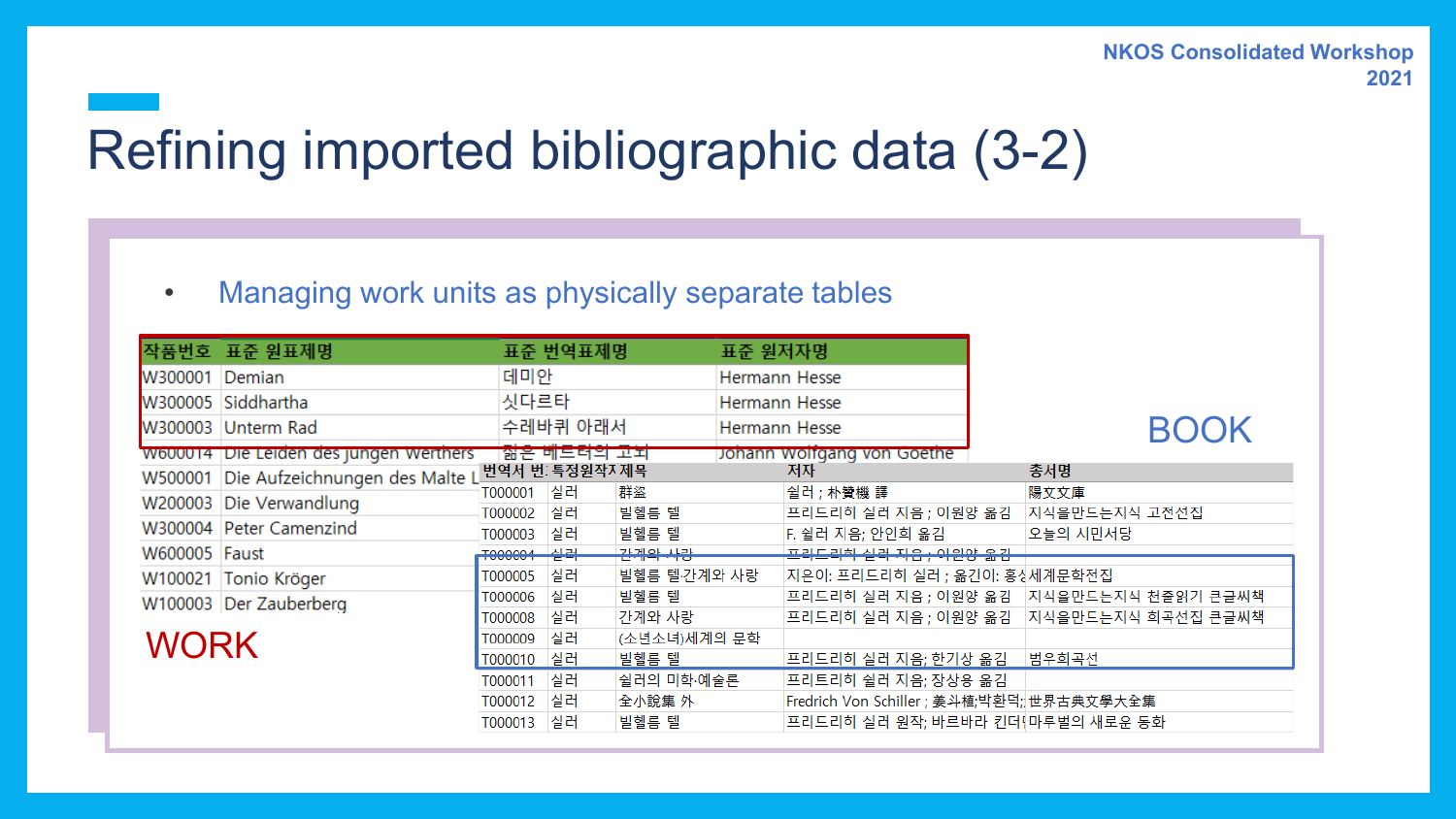# Refining imported bibliographic data (4)

• Lack of link information before and after revision

#### 애국부인전/乙支文德/瑞士建國誌

|   | 표제/저자사항 | 애국부인전/乙支文德/瑞士建國誌 장지연 [1864-1921]   신채호 [1880-1936]   박은식 |                    |              | 이재선 역주               |
|---|---------|----------------------------------------------------------|--------------------|--------------|----------------------|
|   | 발행사항    | 서울: 한국일보사, 1975                                          |                    |              |                      |
| ц | 형태사항    | 192p., 17cm                                              |                    | KAC201111834 | 박은식(朴殷植)             |
| ═ | 총서사항    | (春秋文庫;5)                                                 |                    |              |                      |
|   | 주기사항    | 해당 자료의 보존 및 훼손 상태에 따라 이용이 제한될 수 있음                       |                    | 생몰년          | 1859-1925            |
|   |         | 이용가능한 다른 형태자료. 이용가능한 오프라인 자료                             | <b>VIAF</b><br>LOD | 출생지          | 조선 (황해도              |
|   | 표준번호/부호 | UCI G701:B-00093062022                                   | 수정요청               | 직업           | 독립 운동가,과             |
|   | 분류기호    | 한국십진분류표-박봉석편-> 041                                       | MARC 보기            | 관련단체<br>다른이름 | [前]대한민국]<br>백암;겸곡;성칠 |
|   | 주제명     | 애국부인전 춘추문고                                               |                    |              |                      |
|   |         |                                                          |                    |              |                      |